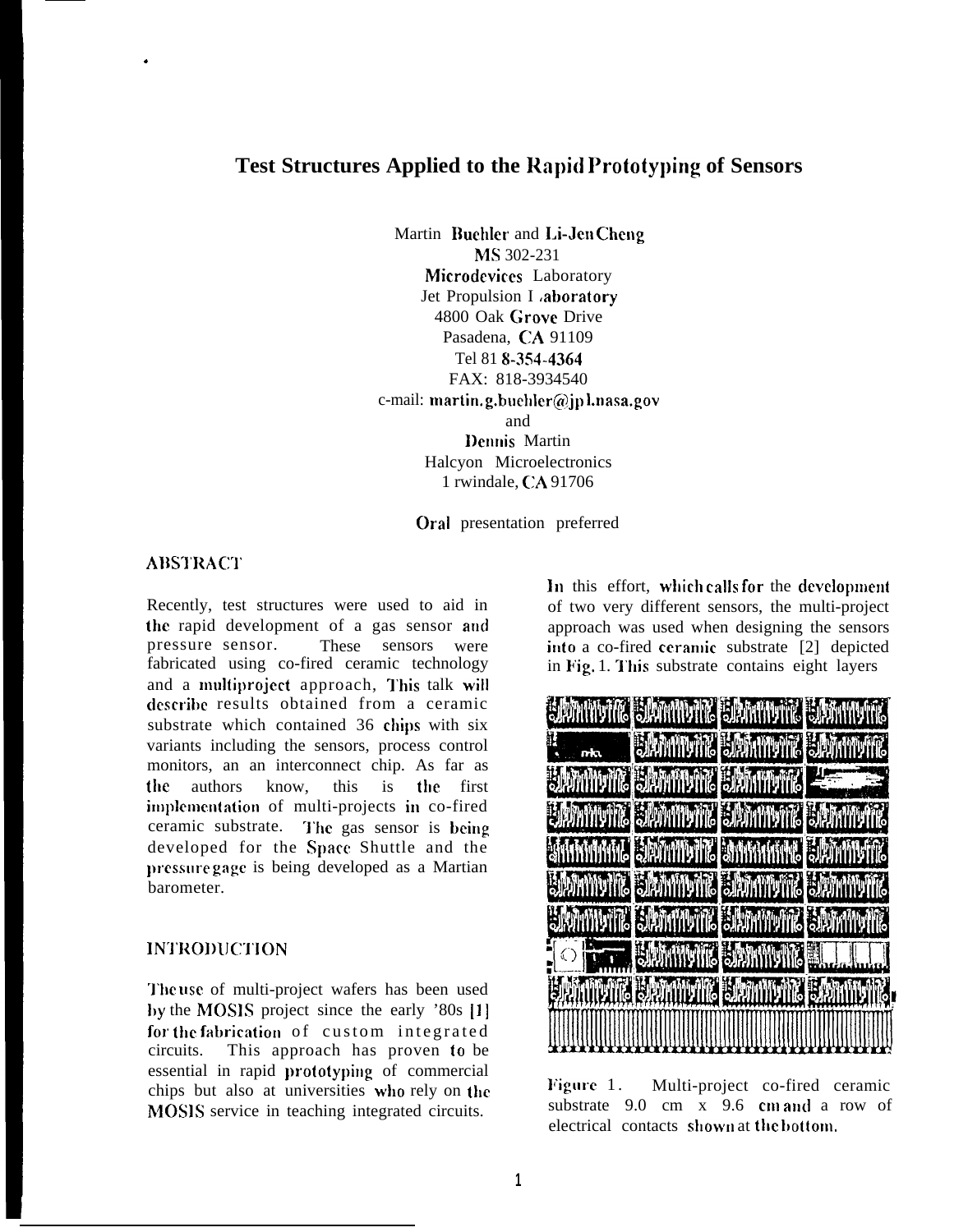including the first laser layer used to cut holes in the ceramic  $(AI_2O_3)$  substrate and to perforate the periphery of the chips aiding in their separation. The other seven layers are used in layer screen printing. Electrical contacts, on 1.25-mm centers, are soldered to the bottom row of chips using C-clips depicted at the bottom of the substrate. Once applied, the bottom row of chips are removed and the contacts soldered to the next row.

The chip found on the substrate shown in Fig. 1 contains six variants which are depicted in Fig. 2, The chips are (a) an initial version of



Figure 2, Six variants found on the multiproject substrate shown in Fig. 1.

the gas SENSOR chip, (b) TEST CHIP for gas sensor development,  $(c)$  Y] ELD chip used to detect pinholes between layers and via continuity, (d) Al ,PIIA chip is a pressure

sensor, (e) PARAMETRIC chip used to determine the layer sheet and via resistances, and  $(f)$  MUX chip used to interconnect two multiplexer circuits. The TEST CHIP, was described at ICMTS 1996 [3] and was used to establish the baseline response for the polypyrrole gas sensing layers.

The presentation will include a discussion of a pinhole test develop to screen the chips at incoming inspection and a presentation of the resistivities of the various layers used to fabricate the chips.

The pressure-sensor alpha chip uses the principle depicted in Fig. 3 in which an alphaparticle source (Am-241) is used to ionize air molecules which are attracted to a cathode plate and detected at the input to an operational amplifier.



Figure 3. Configuration of the alpha-particle gas-pressure sensor where the distance between the anode and cathode is 11 [4].

Results from this chip arc shown in Fig.  $4$ where the height of the alpha source was varied above the cathode. These experiments are being used to determine the optimal performance of the sensor, In this case the optimum height of the alpha source is about S rnm above the cathode. The alpha chip was designed with guard circuitry and this has allowed the measurement of ion currents in the pA range.

The development of this pressure sensor is motivated by the fact that it has no moving parts and has a good chance of surviving the landing force of 80,000 G's up arrival at Mars.